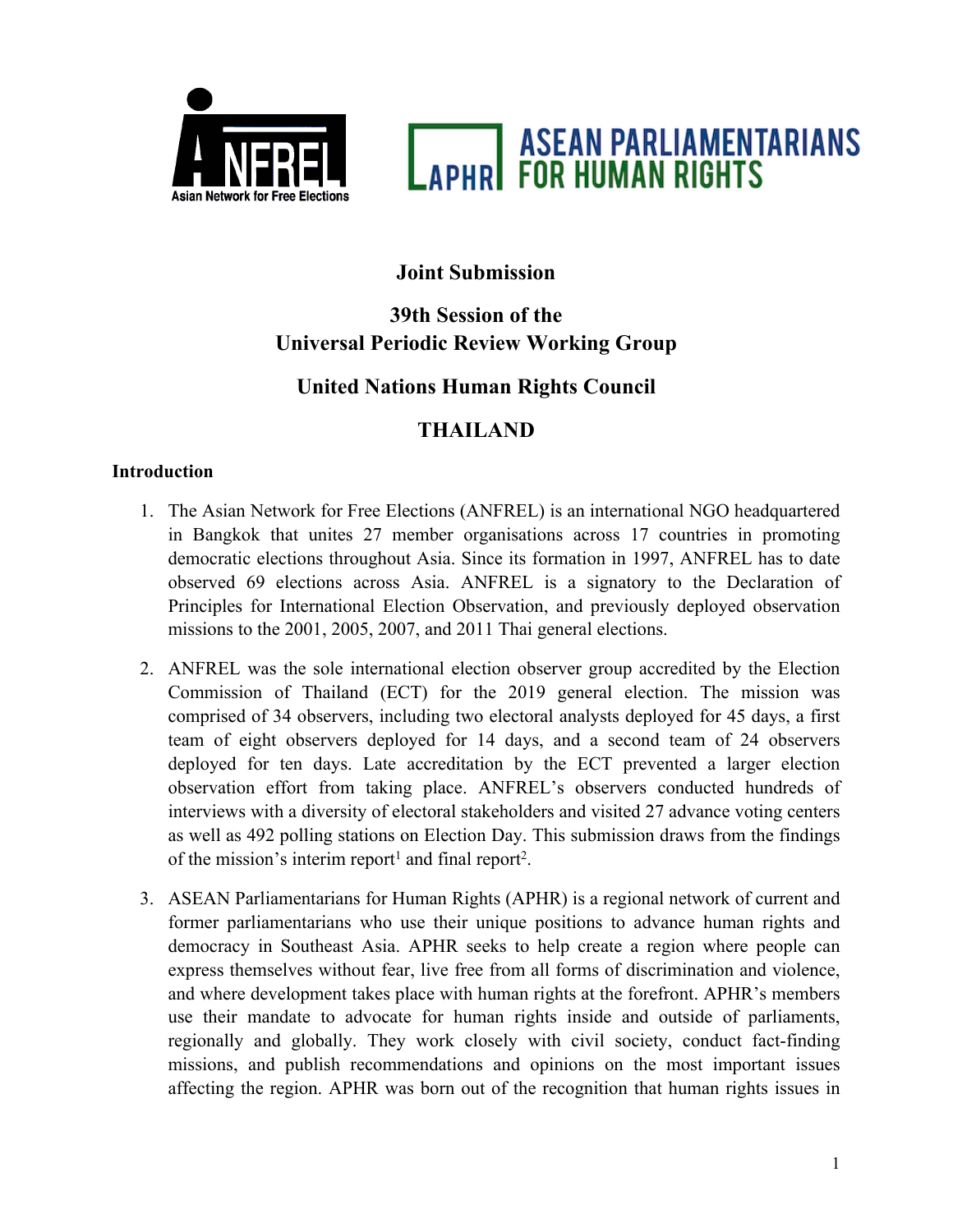Southeast Asia are interconnected, and from the desire of progressive legislators to work together across borders to promote and protect human rights.

- 4. In 2020, APHR conducted <sup>a</sup> region-wide research, *Parliamentarians at risk: Reprisals against opposition MPs in Southeast Asia*<sup>3</sup> . The findings are based on extensive desk research, surveys with APHR members, and 60 semi-structured interviews with current and former lawmakers, human rights defenders, journalists, UN staff, and other experts. The repor<sup>t</sup> is par<sup>t</sup> of APHR'<sup>s</sup> efforts to document human rights violations faced by lawmakers in the region, to ensure that MPs can exercise their mandates without fear of reprisals. Aside from this report, APHR organized <sup>a</sup> fact-finding mission including four lawmakers from the Philippines, Malaysia, and Timor Leste<sup>4</sup> to Thailand in August 2019 to examine the democratic and human rights situation after the March election, which led to an outcome document that made recommendations to the Thai governmen<sup>t</sup> that included amendments to the 2017 Constitution and ending judicial harassment against MPs and rights defenders.
- 5. There has been very limited progress on implementing the recommendations made during Thailand'<sup>s</sup> second UPR in May 2016 in relation to the rights to freedom of expression, association and peaceful assembly<sup>5</sup>, enhancing women's political participation<sup>6</sup>, and adopting amendments to the draft Constitution<sup>7</sup>. This joint submission focuses on developments related to elections, democratic space, and civil and political rights of the people and lawmakers in Thailand since the country'<sup>s</sup> second UPR conducted in May 2016 and makes recommendations to Thailand'<sup>s</sup> governmen<sup>t</sup> to make progress on human rights and democracy.

### **Part I: The 2019 Thai general election did not meet international democratic standards**

- 1. The 2017 Constitution was drafted in the absence of any input from the public and adopted in <sup>a</sup> climate where the exercise of fundamental civic and political rights was severely curtailed. Despite Thailand supporting recommendations to encourage public debate on the draft constitution<sup>8</sup> during the previous UPR cycle, critics of the draft were harassed, detained, and charged with sedition ahead of the referendum<sup>9</sup>. At the time, ANFREL expressed concern about "the one-sided way of dissemination of information on the draft constitution<sup>10</sup>". The people's right to an informed choice was denied to them, and transparency of the constitutional referendum was insufficient as election monitors and agents of political parties were banned from observing the voting process.
- 2. Thailand'<sup>s</sup> legal framework under the 2017 Constitution fails to safeguard free and fair elections. While Section 25 recognizes "the rights and liberties of the Thai people", in many ways, the text is <sup>a</sup> step back from the 1997 and 2007 charters. For instance, it permits limits to be imposed on the rights to freedom of expression, assembly, and association to "maintain public order or good morals" or "protect the health of the people" without properly defining these terms, thereby providing an opportunity for those provisions to be misused. This runs contrary to the aforementioned recommendations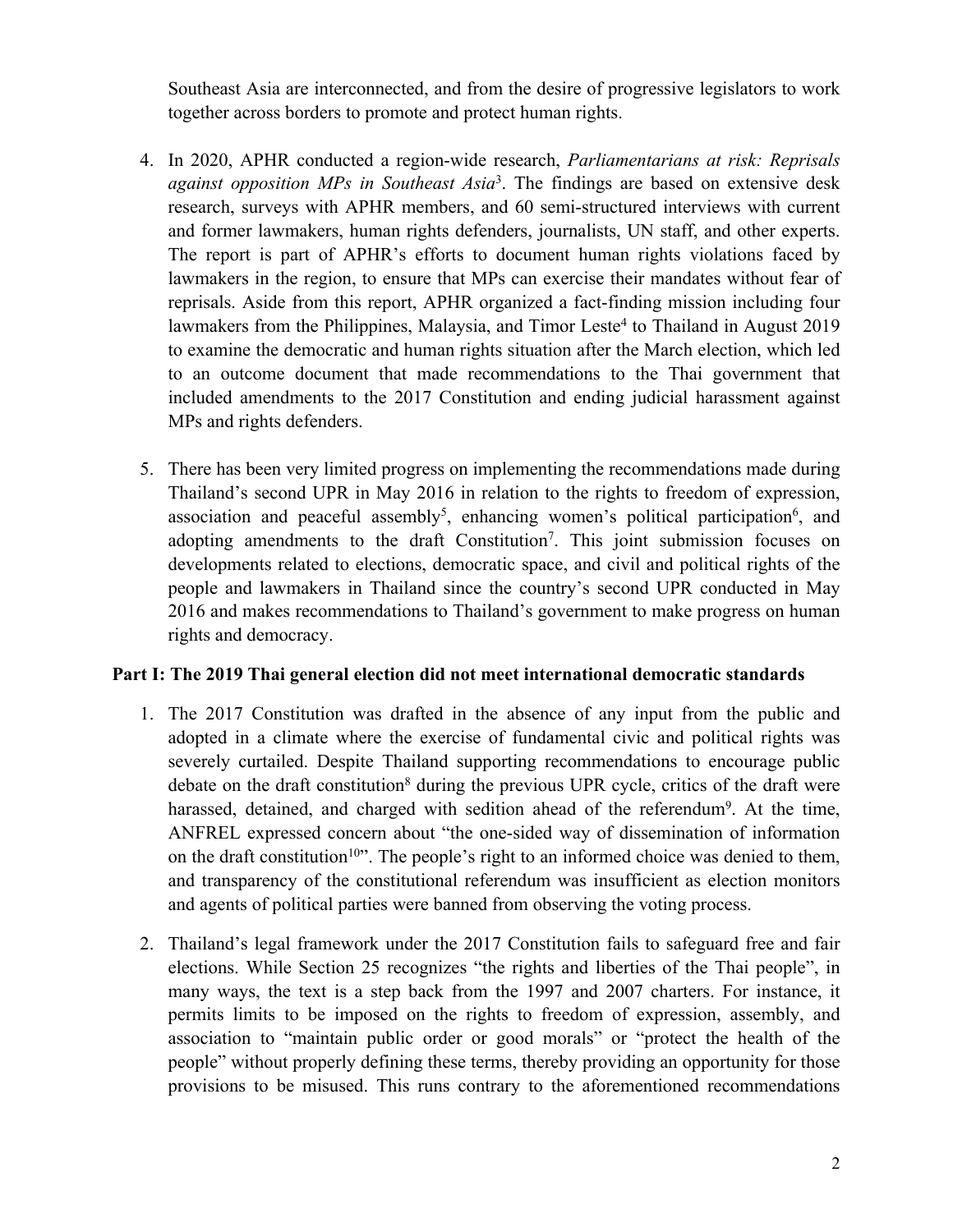calling for Thailand to remove undue restrictions on the enjoyment of the fundamental freedoms of expression, association and peaceful assembly.

- 3. The current Constitution also creates <sup>a</sup> quasi-democratic state that disproportionately limits the power of elected members of Parliament and instead institutionalizes the military'<sup>s</sup> unchecked power. Among its many problematic provisions, the Constitution gives the junta-appointed Senate decisive power in the selection of Thailand'<sup>s</sup> Prime Minister, thus seriously undermining the right enshrined in Article 25 of the ICCPR for Thai citizens to freely choose their leaders. The Constitution also immunizes the military junta from being held to account for human rights abuses it committed and recognizes all remaining announcements, orders and acts of the National Council for Peace and Order (NCPO) as constitutional and lawful unless repealed or replaced by the Parliament.
- 4. Election laws prepared by the junta-appointed Constitutional Drafting Committee and adopted by the junta-appointed National Legislative Assembly allow for tighter control of the political arena by the authorities. For instance, the Act on the Election Commission expanded the powers of the election managemen<sup>t</sup> body by making it easier to disqualify election candidates or suspend electoral processes. The Act on Political Parties simultaneously imposes additional requirements on political parties' registration and expands the grounds for the dissolution of <sup>a</sup> party, including disproportionate punishments in the event of <sup>a</sup> breach of law by an individual party member. The two institutions responsible for dissolving political parties, the ECT and the Constitutional Court, were also appointed by the military junta.
- 5. While Articles 2 and 25(b) of the ICCPR provide that the right to suffrage must be nondiscriminatory, equal, and universal, Section 96 of the Constitution continues to explicitly disenfranchise Buddhist monks and novices, in open violation of Thailand'<sup>s</sup> international commitments.
- 6. There is no provision allowing independent candidates to run, as all candidates must be members of, and endorsed by, <sup>a</sup> political party. This goes against General Comment No. 25 of the UN Human Rights Committee stating that "the right of persons to stand for election should not be limited unreasonably by requiring candidates to be members of parties or of specific parties".
- 7. Section 44 of the 2014 interim Constitution, granting full and unchecked powers in all matters to the leader of the NCPO, and the orders issued under it, still applied throughout the 2019 election campaign, thereby placing undue restrictions on freedom of expression and freedom of press. For instance, NCPO Announcement No. 97/2014 banned any "criticism of the work of the NCPO" and prohibited media from reporting on <sup>a</sup> number of sensitive issues, while Announcement No. 103/2014 outlawed the dissemination of information "intentionally distorted to cause public misunderstanding that affects national security or public order".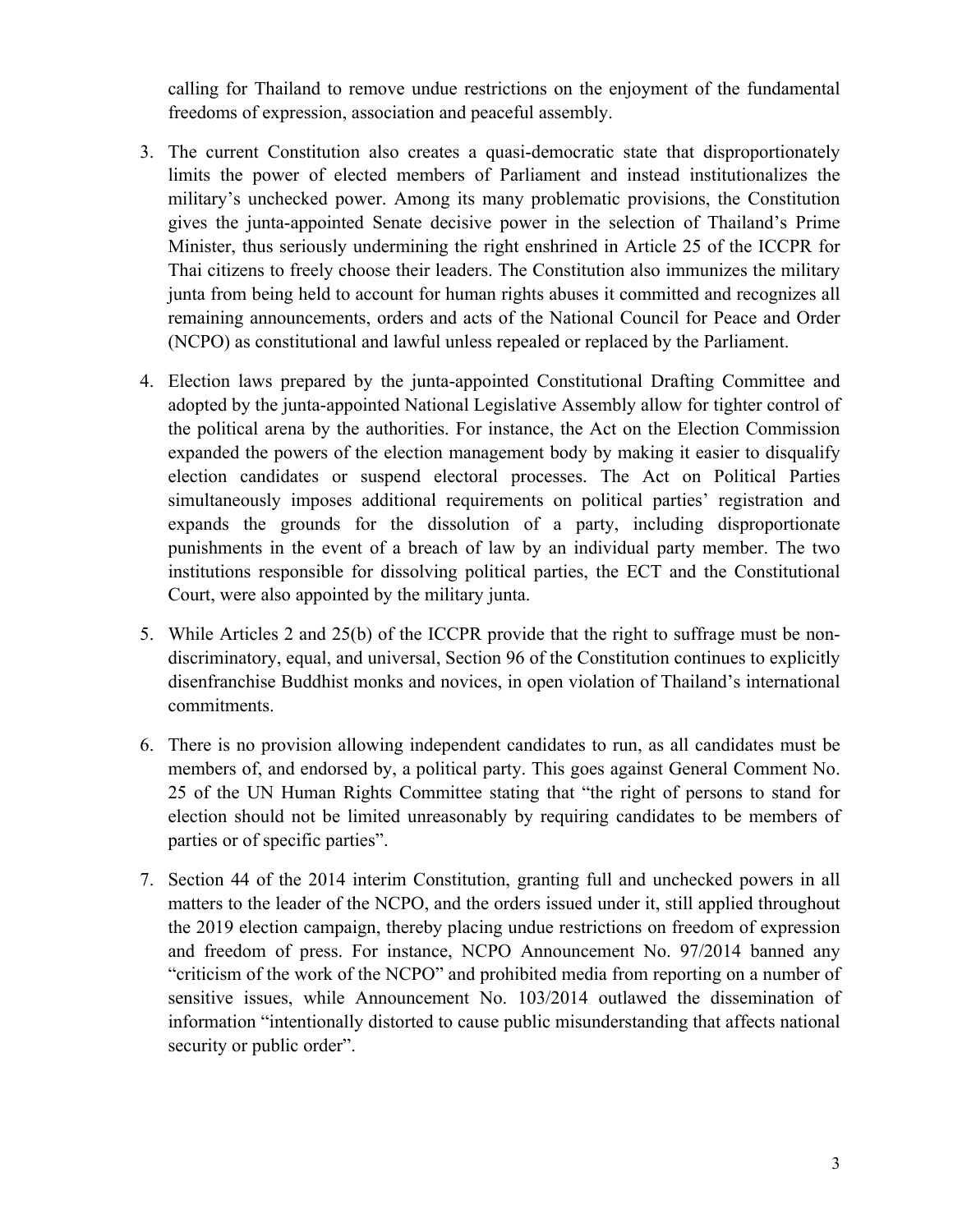- 8. Announcement No. 41/2016 gave authority to the junta-appointed National Broadcasting and Telecommunications Commission (NBTC) to close down any media that failed to cooperate with the junta or presented information deemed as <sup>a</sup> threat to national security. In the lead up to the general election, the Voice TV channel, already suspended in 2014 and 2017, was once again banned from broadcasting for 15 days by the NBTC. Peace TV, <sup>a</sup> news channel frequently critical of the government, was suspended twice by the NBTC in February and May 2018, for broadcasting "provocative" content. Freedom of the press is essential in <sup>a</sup> democratic society, ye<sup>t</sup> many media outlets in Thailand continue to resort to self-censorship for fear of retaliation.
- 9. Legal provisions such as the Computer Crimes Act and Sections 112 (lèse-majesté), 116 (sedition), and 326 to 333 (defamation) of the Criminal Code have been used as tools to intimidate and suppress critical views against the authorities, in violation of the right to freedom of expression stated in Article 19(2) of the ICCPR. In 2017, the UN Special Rapporteur on the promotion and protection of the right to freedom of opinion and expression reiterated that "the lèse-majesté provision of the Thai Criminal Code [was] incompatible with international human rights law<sup>11</sup>". In addition, the Cyber Security Act was passed in February 2019 despite widespread public criticism over its far-reaching powers to oversee individuals' online activities. Many opposition candidates running in the 2019 general election chose to shut down their social media pages rather than expose themselves to legal harassment. Furthermore, the International Commission of Jurists considers Thailand'<sup>s</sup> anti-SLAPP (strategic litigation against public participation) legislation to be "inadequate<sup>12</sup>".
- 10. The leader of the now-dissolved Future Forward Party (FWP) Thanathorn Juangroongruangkit, along with two other senior party members, Jaruwan Sarankate and Klaikong Vaidhyakarn, were charged under Section 14(2) of the Computer Crime Act after an NCPO member filed an allegation against them for transmitting false information or information that damages the country'<sup>s</sup> stability in relation with the Facebook Live Broadcast on 29 June 2018. The prosecutors later dropped the charges in October 2019. FWP Secretary-General Piyabutr Saengkanokkul also faced similar charges under Section 14(2) of the Computer Crimes Act and contempt of court under Section 198 of the Criminal Code for reading out <sup>a</sup> statement on the Constitutional Court'<sup>s</sup> decision on the dissolution of the Thai Raksa Chart Party. From the main opposition party the Pheu Thai, Pichai Naripthaphan, Watana Muangsook and other key members have also been charged with sedition and computer crimes while Police General Seripisut Temiyavet, leader of the Seri Ruam Thai Party, has also seen computer crime complaints filed against him.
- 11. The drawing of the new electoral map presented in November 2018 was not accompanied by the prescribed public consultations, and many of the new districts were reported to have bizarre shapes inconsistent with the models said to be used by the ECT. The fact that the NCPO also used its Section 44 powers to delay the announcement of the new constituencies further prompted critics to speculate that the junta intervened in the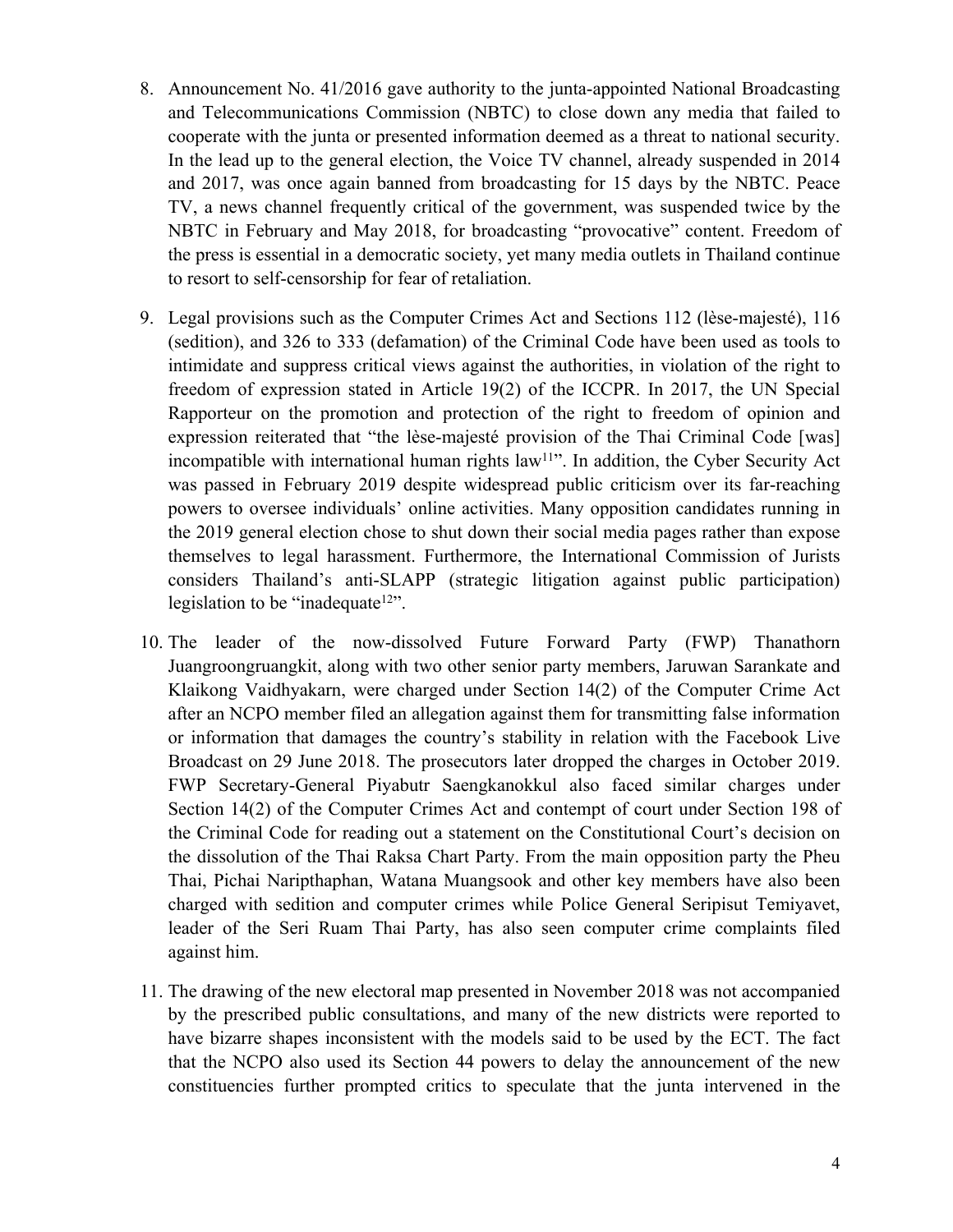drawing of electoral boundaries.

- 12. The regulations and announcements of the ECT related to the 2019 general election were not made readily accessible on their website, nor disseminated widely to the media and public. The ECT also has no public docket of complaints or <sup>a</sup> case-tracking system with which one can follow the progress of election disputes being investigated. Political parties, analysts, and observers alike were reduced to depend on partial information released by the ECT during press briefings. The lack of transparency and cooperation between the ECT and other electoral stakeholders severely limited the outflow of information among the public at large.
- 13. Prior to the 2019 general election, the Thai Raksa Chart (TRC) party nominated the King'<sup>s</sup> sister, Princess Ubolratana Mahidol, as its candidate for Prime Minister. The ECT then disqualified the Princess as <sup>a</sup> PM nominee and filed <sup>a</sup> reques<sup>t</sup> with the Constitutional Court to dissolve the party based on vaguely defined "customary law". The Court ruled in favour of the ECT'<sup>s</sup> case on 7 March 2019, thereby immediately dissolving the party, banning its 14 executives from setting up political parties, running in elections, or becoming political party executives for 10 years. Due to the dissolution, all TRC candidates were also disqualified from running in the election well into the campaign period and less than three weeks before Election Day.
- 14. ANFREL found the campaign environment for the 2019 elections to be heavily tilted to benefit the incumbent military junta and the candidates that it supported. While the campaign provided opportunities for public discussions that were impossible for the five previous years due to <sup>a</sup> ban on political activities, many candidates continued to censor themselves because of the restrictive legal framework detailed above. Vote-buying remains widespread in Thailand, and the abuse of governmen<sup>t</sup> resources during the campaign ran broad and deep. For instance, one welfare scheme with <sup>a</sup> name reminiscent of the main junta-affiliated political party included <sup>a</sup> cash handout of 5.66 billion baht (181 million USD) to 11.3 million recipients just days before the elections.
- 15. The polling process on Election Day was smooth and peaceful, but ANFREL regrets that overly restrictive regulations regarding the validity of ballot marks contributed to over 2.1 million invalid ballots. Empowering voters does not seem to be <sup>a</sup> priority for the current election commission, as voter education efforts conducted in recent years have been minimal. In the more recent local elections of 2020 and 2021, Thai voters even had to exert their franchise with ballot papers that did not have the names or logos of the contesting candidates and political parties written on them, but only numbers instead, thus resulting in widespread confusion and errors during ballot casting.
- 16. While vote counting at the polling station level was overall conducted diligently and transparently, the tabulation and consolidation of ballots by election officials were deeply flawed and inaccessible to election observers, party agents, and media. This led to an announcement on election night of preliminary results that were wildly inaccurate and riddled with obvious statistical aberrations. This heavily damaged the credibility of the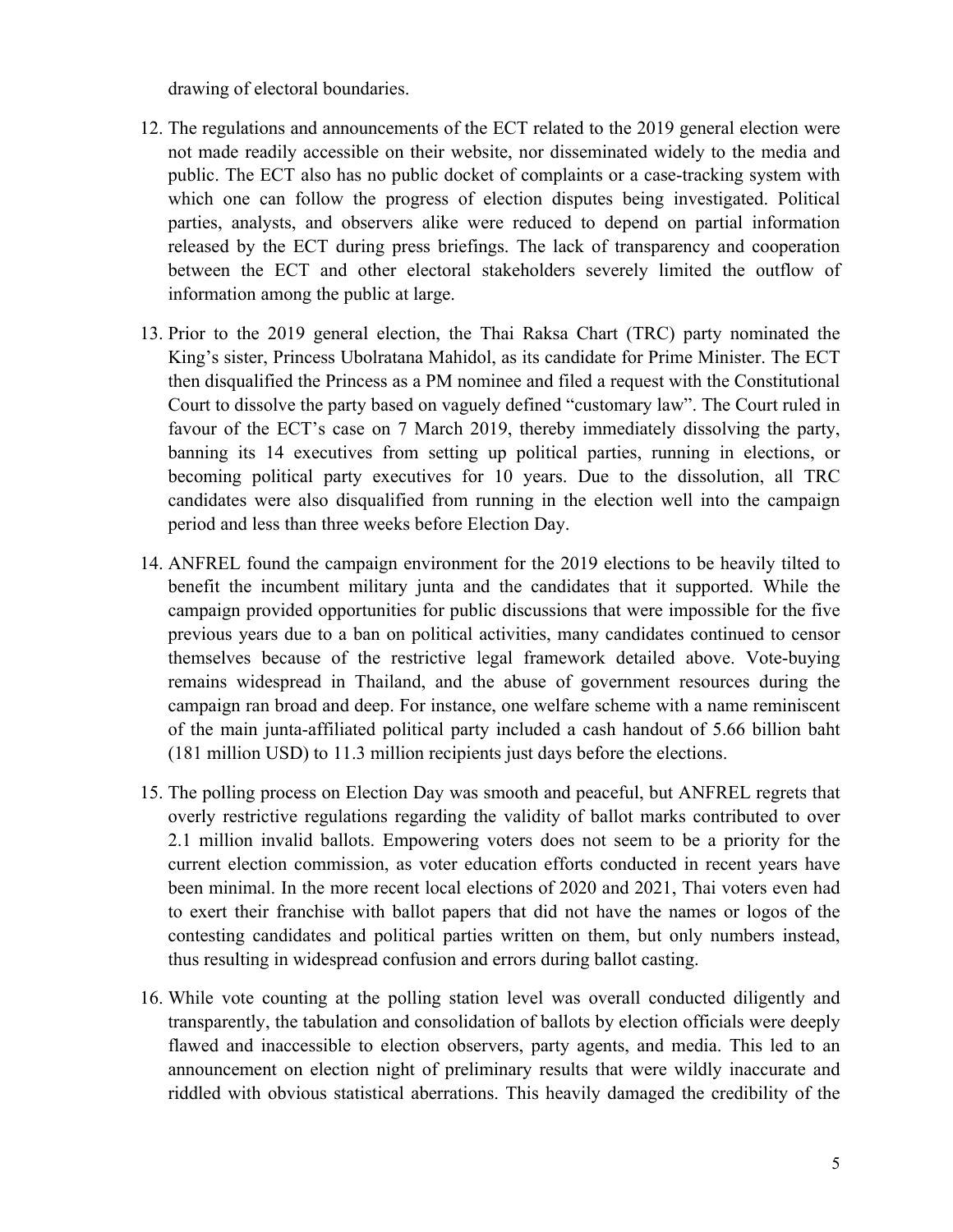ECT in the eyes of the population, and subsequent announcements failed to fully correct the initial discrepancies. Between 24 and 28 March 2019, the data released by the ECT shows inexplicable increases of 8.73% in turnout and 34,014 registered voters on the voter lists. Despite repeated requests, the ECT never released comprehensive election results, nor answered pressing questions from ANFREL, civil society organizations, and media, leaving them with no choice but to consider the official results of the 2019 general election not credible.

- 17. In the wake of the election, the ECT decided unilaterally to change the formula used to allocate party-list seats. The change was such that 11 minor political parties, representing collectively only 1.5 percen<sup>t</sup> of all votes cast, were awarded seats that would otherwise have gone mostly to opposition parties, most notably the Future Forward Party (FWP), which obtained seven fewer seats than it would have under the previous formula. This very technical tinkering with the election rules was egregious as it went contrary to all of the ECT'<sup>s</sup> announcements prior to Election Day, and illustrates the uphill battle faced by opposition parties at every stage of the electoral process.
- 18. In light of the evidence presented above, the ANFREL international election observation mission to the 2019 general election concluded that it was "<sup>a</sup> missed opportunity for democracy", as Thai authorities willfully ignored international standards for free and fair elections and the recommendations made by the international community and UN treaty bodies. Every step of the electoral process took place under <sup>a</sup> legal framework drafted by the junta, supervised by institutions appointed by the junta, and on <sup>a</sup> playing field skewed in favor of the junta or its affiliates, resulting in <sup>a</sup> democratic exercise that was neither genuine nor credible.
- 19. Finally, despite supporting <sup>a</sup> recommendation to "take measures to enhance women'<sup>s</sup> participation in public and political decision-making<sup>13</sup>", Thailand has achieved no progress on the matter since its last UPR. There are no quotas or incentives to boost the representation of women in Parliament, and in May 2019, following the general election and <sup>a</sup> re-run in Chiang Mai province, only 16.2% of MPs (81 out of 500) were women.

#### **Part II: Harassment against political opponents and their impacts on democracy**

- 20. Following the elections, the Thai authorities have used <sup>a</sup> range of tactics to silence the political opposition, especially against the now-defunct FWP, which was formed in March 2018. The party campaigned for institutional reforms and surprisingly won the third largest number of seats in the lower house of Parliament during Thailand'<sup>s</sup> 24 March 2019 general election.
- 21. The rights to freedom of expression, association, and peaceful assembly are protected under the Universal Declaration of Human Rights and ICCPR, which Thailand is <sup>a</sup> state party. For lawmakers, the enjoyment of these human rights are crucial in fulfilling their responsibilities, which include being able to join or form <sup>a</sup> political party, and participate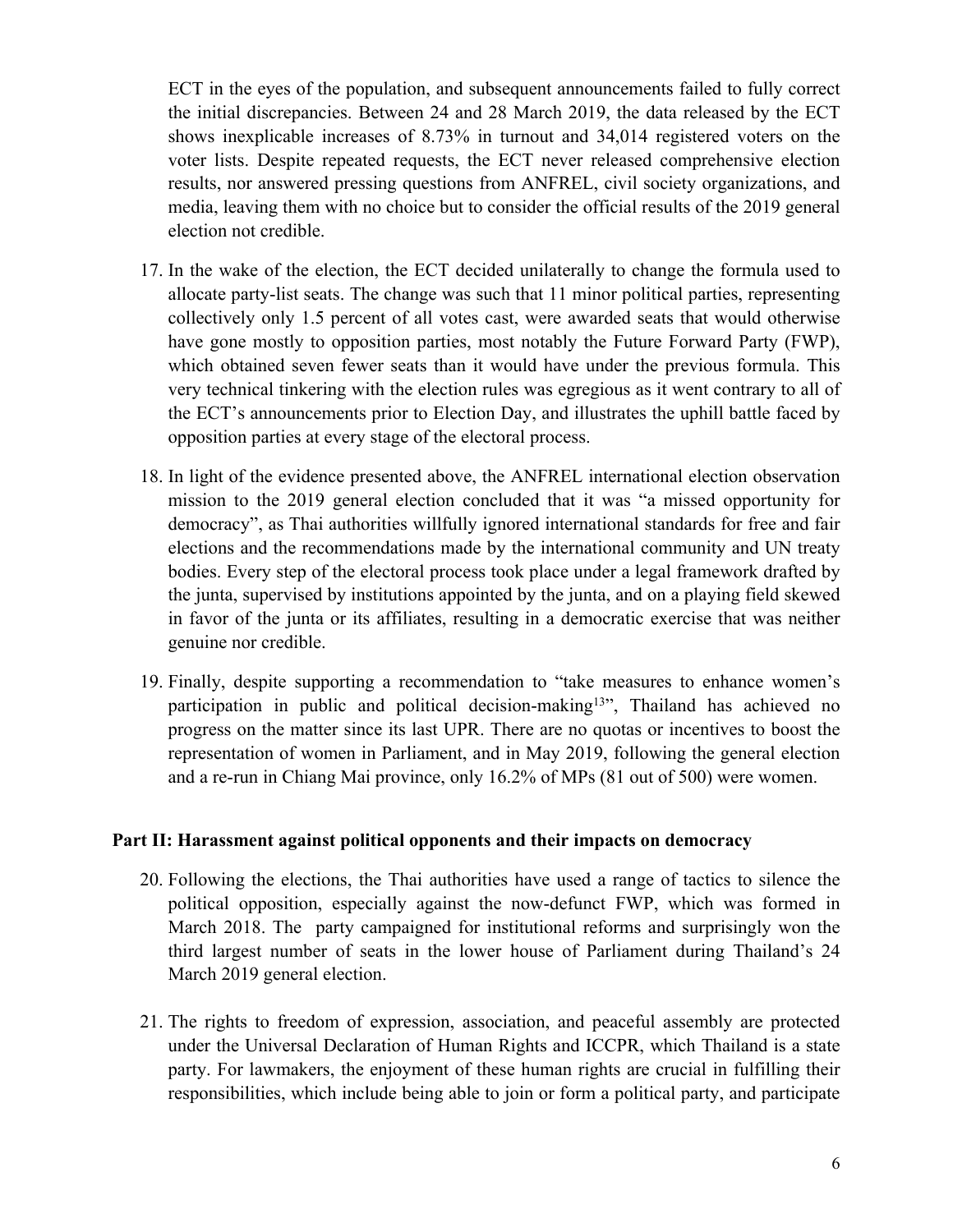or hold peaceful public discussions to share ideas. In particular, MPs should be free to express themselves in order for them to speak on behalf of the people who elected them. MPs must also be able to seek, receive and impart information and ideas without fear of reprisal. However, MPs in Thailand have been facing politically-motivated judicial cases, threats and harassment solely for the peaceful exercise of their rights to freedom of expression, association, and peaceful assembly, <sup>a</sup> clear violation of Thailand'<sup>s</sup> human rights obligations and of recommendations made to Thailand in the previous UPR cycle.

22. Targeting public figures such as MPs not only creates <sup>a</sup> climate of fear within society, but the litany of trumped-up charges and aggressive rhetoric, sends <sup>a</sup> clear message that anybody could face similar treatment. Such <sup>a</sup> strategy aims to have the knock-on effect of silencing all forms of dissent.

#### *(i) Judicial harassment and other forms of intimidation*

- 23. In Thailand, parliamentary privilege is protected under Sections 124 and 125 of the Constitution, whereby words, fact or opinions expressed in statements or in casting votes during <sup>a</sup> sitting of the House of Representatives or the Senate are absolutely privileged. 14 During <sup>a</sup> session, no MP shall be "arrested, detained or summoned by <sup>a</sup> warrant for inquiry" as <sup>a</sup> suspec<sup>t</sup> in <sup>a</sup> criminal case unless permission is obtained from the House from which they are <sup>a</sup> member, of if they have been arrested in flagrante delicto, meaning they have been caught in the act of the offence. If criminal charges are brought against an MP or Senator, the "the trial shall not hinder such member from attending the sitting of the House."
- 24. Since the establishment of FWP, its members have faced at least 27 judicial cases,<sup>15</sup> one of which led to the party'<sup>s</sup> dissolution. While some cases were filed before the 2019 election, most were brought after the vote, and include accusations of sedition, lèse majesté, importing false information to <sup>a</sup> computer system, contempt of Court, libel, and infringement of the Public Assembly Act.<sup>16</sup>
- 25. Many of the cases against FWP members were initiated by members of the military, individuals or organizations that have strong connections with the ruling coalition, as well as groups that support the monarchy.<sup>17</sup> A number of these cases are still pending investigation or have ye<sup>t</sup> to be processed by the relevant authority.
- 26. For example, on 16 December 2019, several FWP executive members, including Thanathorn Juangroongruangkit, Pannika Wanich, and Piyabutr Saengkanokkul, who were MPs at the time, as well as MP Pita Limjaroenrat, were charged after they held <sup>a</sup> peaceful political rally in downtown Bangkok to protest against the threats of the dissolution of the party. According to news reports, around 10,000 people attended the rally, which was at the time, the largest public gathering since the 2014 military coup <sup>d</sup>'état. The charges include the criminal offences of organizing <sup>a</sup> public assembly and using loudspeakers without permission under provisions that excessively restrict the right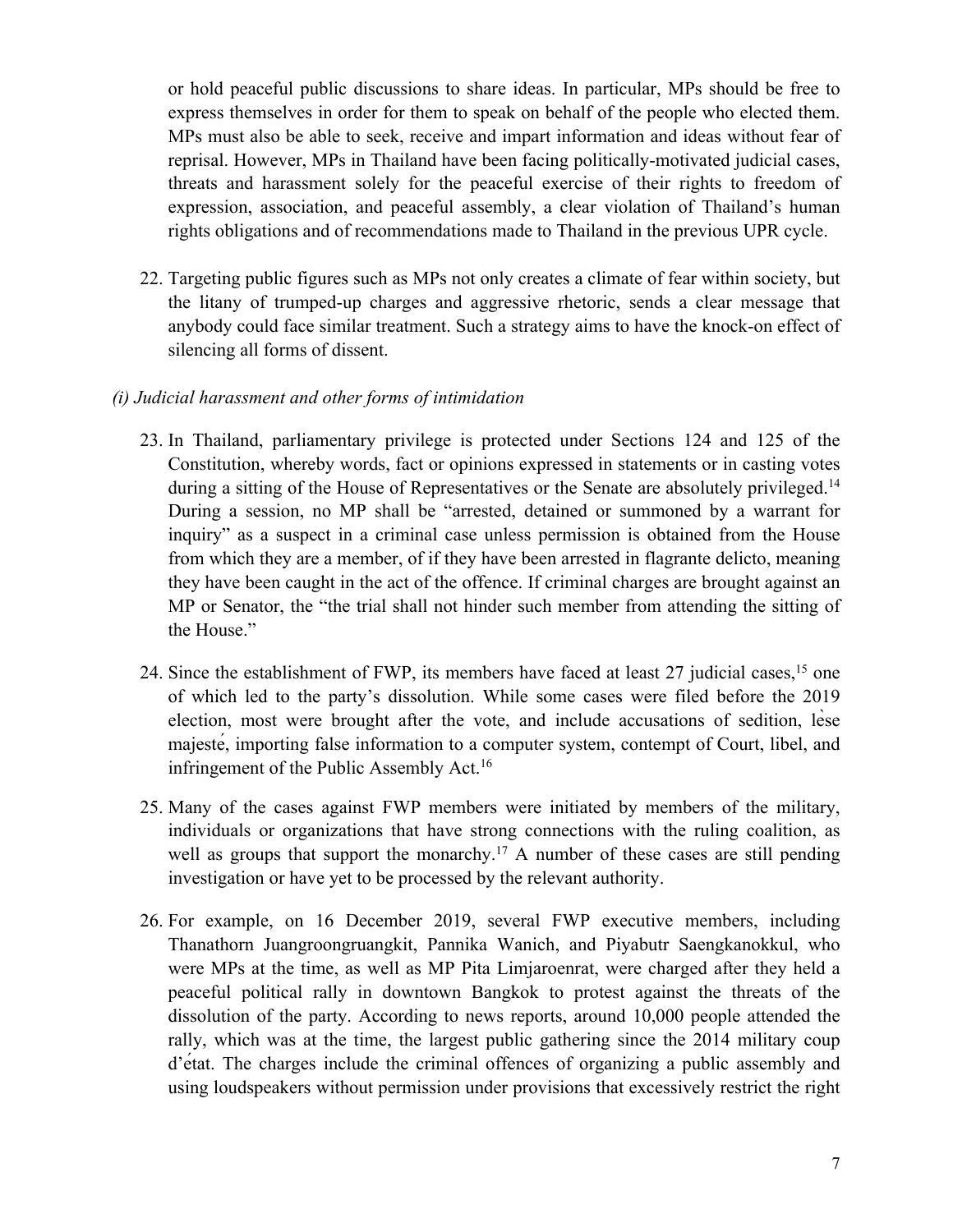to peaceful assembly. 18

- 27. As <sup>a</sup> result of two legal cases that involved the Election Commission and the Constitutional Court, 12 FWP MPs were arbitrarily stripped of their parliamentary status. On 23 May 2019, upon <sup>a</sup> reques<sup>t</sup> from the Election Commission for <sup>a</sup> ruling, the Constitutional Court suspended FWP leader Thanathorn Juangroongruangkit from carrying out his duties as an MP for allegedly holding shares in <sup>a</sup> media company when he applied to run for office.<sup>19</sup> He was fully disqualified as an MP in November 2019 after being found guilty by the Constitutional Court.<sup>20</sup>
- 28. The case against Juangroongruangkit did not end there, however. Following the Constitutional Court decision, the Election Commission filed criminal charges against him in March 2020 for applying to be <sup>a</sup> member of the House of Representatives candidate knowing he was not qualified. 21 If found guilty he faces up to 10 years in prison, <sup>a</sup> fine of up to 200,000 baht (US\$6,300), and <sup>a</sup> 20-year ban from politics. 22
- 29. The second case that led to the removal of their MP status, started after Juangroongruangkit stated in <sup>a</sup> speech at the Foreign Correspondents' Club of Thailand in Bangkok on 15 May 2019 that he had loaned <sup>a</sup> significant amount of money to the party. 23 Following the event, <sup>a</sup> complaint was lodged with the Election Commission, which on 11 December 2019, issued <sup>a</sup> public statement stating that FWP had violated Article 72 of the Organic Political Party Act, which prohibits political parties and their executives from accepting cash, assets or other benefits which they know or should have known to be illegitimate. The Election Commission therefore recommended to the Constitutional Court to disband the FWP.<sup>24</sup> On 21 February 2020 the Constitutional Court found the party guilty of accepting <sup>a</sup> loan from its founder. In its decision the Court dissolved the FWP, stripped another 11 of the party's executive members of their MP status, and banned all 16 executive members from politics for 10 years, which includes <sup>a</sup> ban from running as an electoral candidate, as well as registering <sup>a</sup> new party or joining <sup>a</sup> political party. 25
- 30. Since the party'<sup>s</sup> dissolution, most of its former members have now joined the new Move Forward Party, some of whom continue to face legal cases for being critical of the government. For example, MP Rome Rangsiman is currently facing <sup>a</sup> defamation suit filed by Col. Pinyo Boonsongsantikul of the Five Provinces Bordering Forest Preservation Project in March 2020 after he accused Deputy Prime Minister Prawit Wongsuwan, who is also the Chair of the Project, of using the association to establish connections with the country'<sup>s</sup> wealthiest. 26
- 31. The judicial harassment faced by FWP depicts <sup>a</sup> systematic attempt at eradicating an increasingly popular party that directly challenged the political establishment of Thailand and the role of the military in politics. The UN Special Rapporteurs on the promotion and protection of the right to freedom of opinion and expression and on the rights to freedom of peaceful assembly and of association have expressed concern that these cases "*appear*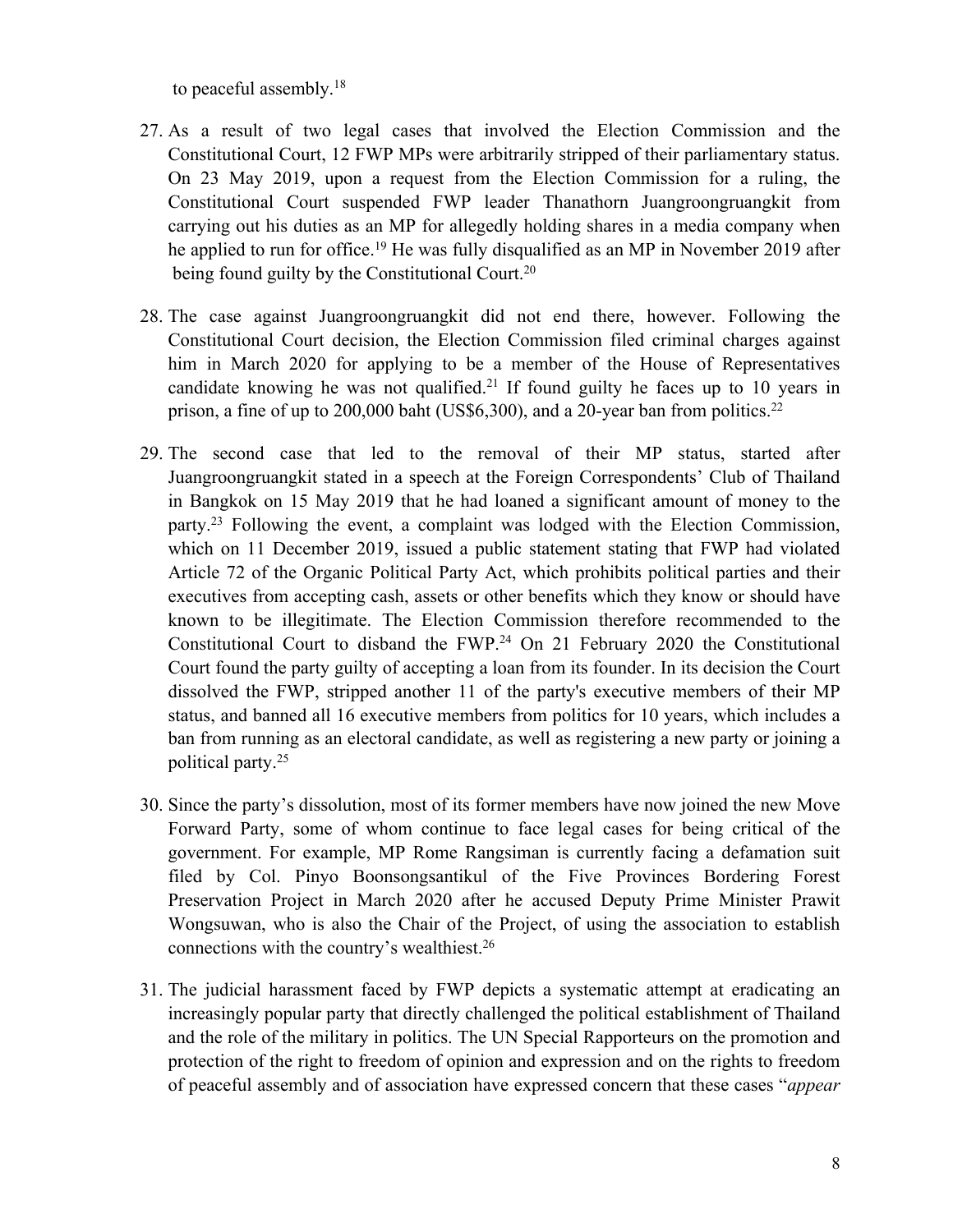*to be related to their views on the influence of the military in domestic politics."*<sup>27</sup>

- 32. APHR found that those who face judicial harassment are often victims of other intimidation tactics. Female opposition MPs are also the victims of misogynistic campaigns that aim to discredit them as <sup>a</sup> woman and <sup>a</sup> politician. Pannika Wanich, former MP and Spokesperson of the FWP, shared her frustrations about reporters choosing to focus on the brand of her dress, rather than her work in parliament. She has also been called <sup>a</sup> "*pretty face*" by the Thai Prime Minister in Parliament, in an attempt to reduce her to her looks. 28
- 33. FWP members also told APHR about surveillance they experienced either by the authorities or by unknown individuals. Former MP Kunthida Rungruengkiat, who handled FWP's policies in the country's Deep South, said she was surveilled whenever she visited the area. 29 She said: "*The hotel where I was staying was called and [the caller] asked for my room number. Also, the police officers who were following us would send us <sup>p</sup>hotos to show us they were following us*."<sup>30</sup>
- 34. Surveillance also happens even when an individual is no longer an MP. Much of the monitoring takes place outside of Bangkok, and the authorities often ask questions to those who attended their events, including students and supporters.<sup>31</sup>
- 35. In February 2020, former FWP MP Wiroj Lakkhanaadisorn presented in parliament about <sup>a</sup> government-backed information operation, including how the Thai military was mobilized to pos<sup>t</sup> harsh comments using fake social media accounts from 2017 to 2019 to discredit governmen<sup>t</sup> opponents, human rights activists and critics. The Thai Prime Minister has since denied such allegations, despite Lakkhanaadisorn making public military documents to back up the claim. 32 Former MP Pannika Wanich told APHR that her Twitter account and those of other FWP leaders are "*followed very closely*" by information operation and fake accounts, who post harsh and false comments.<sup>33</sup> On 8 October 2020, Twitter suspended 926 accounts found to have amplified pro-military and pro-governmen<sup>t</sup> content, as well as engaged in activity that targeted prominent political opposition figures. <sup>34</sup> More recently, on 3 March 2021, Facebook removed <sup>77</sup> accounts, 72 pages, 18 groups and 18 Instagram accounts that had links to the Thai Military'<sup>s</sup> Internal Security Operations Command. 35
- 36. By filing politically-motivated cases, stripping parliamentarians of their seats, threatening or surveilling them, organizing online campaigns of disinformation or sexist vilification, authorities are trying to silence critical voices. These reprisals not only violate the fundamental freedoms of MPs, but aim to silence political opponents and undermine the very concep<sup>t</sup> of democracy.
- *(ii) Impacts on MPs and democracy*
	- 37. The targeting of the FWP party has sent the message that the issues it campaigned on are sensitive. MP Rome Rangsiman explained: "*When it comes to the financial budget, we*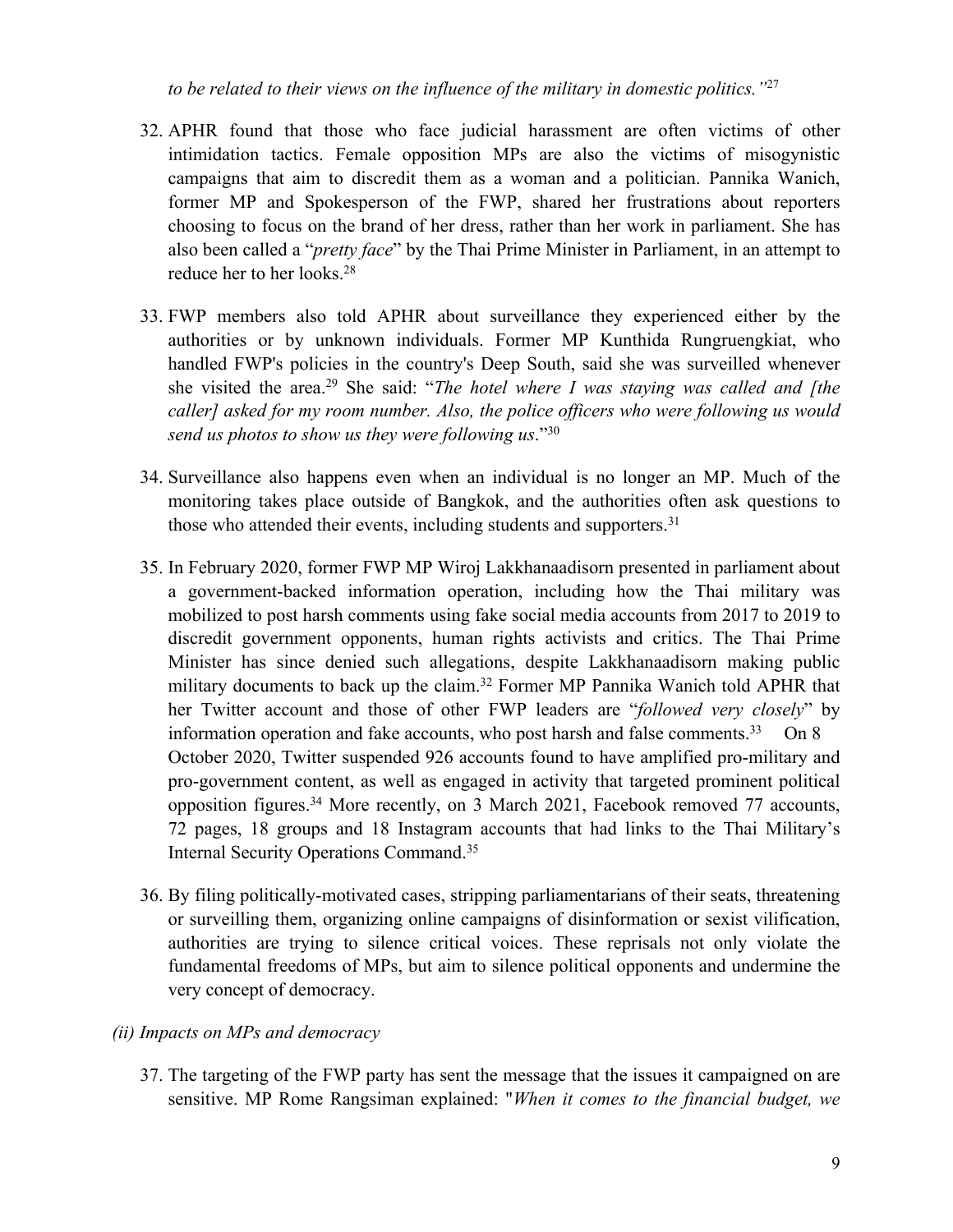*know that there are some areas that we can't touch, because if we do we will have <sup>a</sup> problem, and if we have <sup>a</sup> problem then we can't stand for the people*."<sup>36</sup>

- 38. Thanathorn Juangroongruangkit also explained how the filing of lawsuits against his party members had <sup>a</sup> more insidious intention: "*They're also aimed at leveraging politically against what we do. We've go<sup>t</sup> some unofficial offers, backdoor, that they want to use these cases to make us compromise, to make us not stand firm on what we believe, what we are fighting.*"<sup>37</sup>
- 39. Further, MP Rome Rangsiman,<sup>38</sup> said he started taking increased precautions, including by traveling with his team as much as possible, after rumors emerged online that he faced potential threats from powerful people within the Thai establishment for shedding light on alleged business dealings between the Deputy Prime Minister'<sup>s</sup> foundation and private companies<sup>39</sup> and raising concerns in parliament about the disappearance of Thai activist Wanchalerm Satasaksit in Cambodia. 40
- 40. MPs also told APHR that these harassment tactics are used to drain their resources and distract them from their primary responsibilities as lawmakers. Former MP Juangroongruangkit said that all the legal cases filed against the party and its members were <sup>a</sup> tactic by the authorities "*to distract us, to make us lose focus*." He recounted how they have spen<sup>t</sup> "*<sup>a</sup> lot*" of time, money and energy to deal with the cases, which could have otherwise been used more constructively.<sup>41</sup>
- 41. Lawmakers who lost their MP status as <sup>a</sup> consequence of the dissolution explained that losing their position meant they lost access to <sup>a</sup> salary, and the prospects of <sup>a</sup> career as <sup>a</sup> direct result. Among those, former MP Klaikong Vadyakarn said he became immediately unemployed after the party was dissolved, <sup>42</sup> while former MP Chamnan Chanruang said the MPs lost their salary.<sup>43</sup>
- 42. Former FWP lawmakers also spoke about how misogynistic attacks were aimed at ruining female MPs' reputation, 44 the psychological impact faced due to patronizing comments in relation to one'<sup>s</sup> age and gender, 45 and the stress caused to family and friends as <sup>a</sup> result of the legal cases. 46
- 43. Because of their status as parliamentarians, the threats and attacks that they face have wider repercussions on society as <sup>a</sup> whole. When lawmakers are attacked, it weakens parliament'<sup>s</sup> representativity, and by extension its ability to exercise checks and balances on the executive, and uphold fundamental freedoms.
- 44. The dissolution of the FWP disenfranchised the more than six million people who voted for the party in the 2019 general election. <sup>47</sup> Although Move Forward MPs remain in parliament, the removal of 12 MPs, especially senior party members, from parliament means that the movement lost <sup>a</sup> significant chunk of the mandate it won legitimately in the 2019 election. This resulted in the removal of <sup>a</sup> number of diverse voices from Thailand'<sup>s</sup> parliament, but also gave <sup>a</sup> clear majority to the ruling coalition, which had up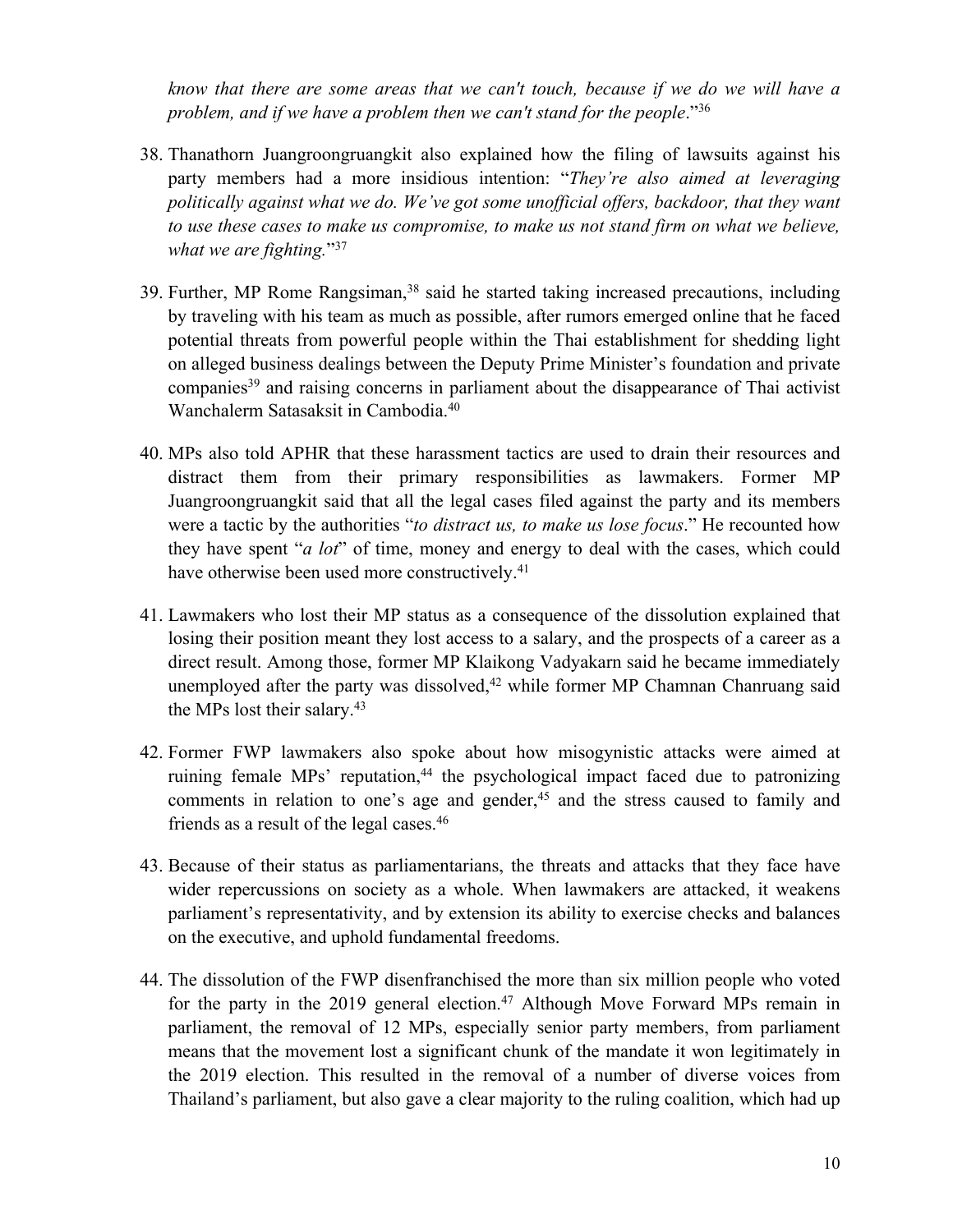until then ruled with only <sup>a</sup> very small margin.

- 45. The UN Special Rapporteurs on the promotion and protection of the right to freedom of opinion and expression and the rights to freedom of peaceful assembly and of association also said that the attacks against the FWP could: "*[I]ntimidate and deter other individuals, including members of other political parties, civil society and human rights defenders, and others, from speaking on the role of the military and the monarchy in Thai politics and other issues of public interest*."<sup>48</sup>
- 46. These reprisals faced by opposition MPs are not isolated, but have gone hand-in-hand with <sup>a</sup> broader crackdown by the Thai authorities on peaceful protesters, human rights defenders, journalists, and other critics of the government, revealing <sup>a</sup> systematic attempt at attaining unchecked power and undermining democracy.

### **Recommendations for action by the state under review**

ANFREL and APHR call on the Government of Thailand to:

- 1. Initiate reforms, in consultation with the public, of all laws and NCPO orders that restrict the rights to freedom of expression, association, and peaceful assembly, including the Computer Crimes Act, the Public Assembly Act, the Criminal Code, and the Referendum Act, with <sup>a</sup> view to bringing them in line with international human rights law and standards;
- 2. Adopt adequate legislation to preven<sup>t</sup> the use of SLAPPs and other forms of statutory measure abuse by state authorities, individuals, or companies to silence critics, activists, and dissidents;
- 3. Amend the 2017 Constitution to ensure that all governmen<sup>t</sup> representatives are democratically elected, that the separation of powers is guaranteed, and that civilian oversight of the military is restored within <sup>a</sup> properly functioning system of checks and balances;
- 4. Guarantee the right to universal suffrage for all citizens of voting age by lifting the restrictions on voting rights contained in Section 96 of the Constitution;
- 5. Take measures to increase the representation of women, youth, and minorities in elective positions and decision-making bodies;
- 6. Ensure the independence and accountability of the Election Commission of Thailand (ECT), starting with <sup>a</sup> more inclusive and transparent appointment process for its members;
- 7. Remove any provisions meting out disproportionate penalties against political parties, such as dissolution, for the wrongdoings of individual members;
- 8. Reverse politically-motivated sentences and bans of those political parties and candidates denied the right to run for election;
- 9. Immediately end all forms of politically-motivated harassment of opposition lawmakers, human rights defenders, media and peaceful protesters including the use of criminal charges, threats, surveillance, disinformation, or other forms of harassment, and ensure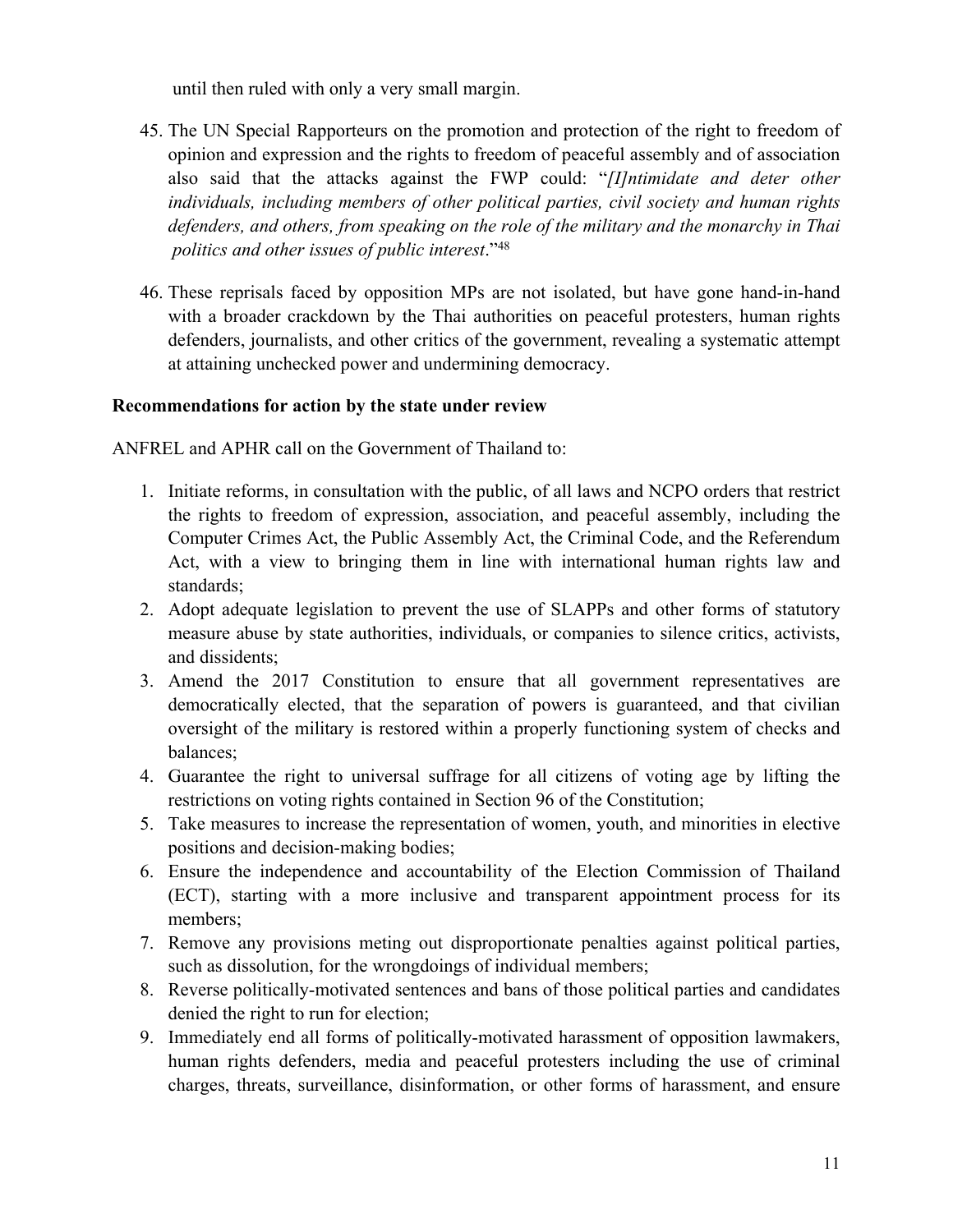MPs are able to fulfill their mandate effectively without fear of reprisal;

- 10. Ensure that parliamentary immunity and the right to freedom of expression for all parliamentarians are effectively upheld;
- 11. Refrain from conducting "*disinformation*" campaigns and develop <sup>a</sup> comprehensive plan to curb such disinformation through collaboration with media outlets, civil society, social media platforms, national human rights institutions, and other stakeholders.

8 A/HRC/33/16, recommendations 158.29 and 158.138, available at: <https://undocs.org/A/HRC/33/16>

- <sup>11</sup> OHCHR, Thailand: UN rights expert concerned by the continued use of lèse-majesté prosecutions, available at
- <https://www.ohchr.org/en/NewsEvents/Pages/DisplayNews.aspx?NewsID=21149&LangID=E><br><sup>12</sup> ICJ, Thailand: ICJ submits recommendations to strengthen Thailand's Anti-SLAPP Law, available at <https://www.icj.org/thailand-icj-submits-recommendations-to-strengthen-thailands-anti-slapp-law/>

- <sup>14</sup> Constitution of the Kingdom of Thailand, Articles 124 and 125, available at:
- [http://www.constitutionalcourt.or.th/occ\\_en/download/article\\_20170410173022.pdf](http://www.constitutionalcourt.or.th/occ_en/download/article_20170410173022.pdf)

<sup>1</sup> ANFREL <sup>2019</sup> Thai General Election Mission Interim Report, available at: [https://anfrel.org/wp](https://anfrel.org/wp-content/uploads/2019/03/ANFREL-Thailand-Interim-Report-English-2.0-1.pdf)[content/uploads/2019/03/ANFREL-Thailand-Interim-Report-English-2.0-1.pdf](https://anfrel.org/wp-content/uploads/2019/03/ANFREL-Thailand-Interim-Report-English-2.0-1.pdf)

<sup>2</sup> ANFREL <sup>2019</sup> Thai General Election Mission Final Report, available at: [https://anfrel.org/wp](https://anfrel.org/wp-content/uploads/2019/06/Thai-Report-2nd-edition.pdf)[content/uploads/2019/06/Thai-Report-2nd-edition.pdf](https://anfrel.org/wp-content/uploads/2019/06/Thai-Report-2nd-edition.pdf)

<sup>3</sup> APHR, Parliamentarians At Risk: Reprisals against opposition MPs in Southeast Asia, September 2020, available at: <http://aseanmp.org/wp-content/uploads/2020/12/APHR-Parliamentarians-at-Risk-1.pdf>

<sup>4</sup> APHR, Recommendations to the Government of Thailand: Democracy and Fundamental Freedoms, August 2019, available at: <http://aseanmp.org/wp-content/uploads/2020/12/English-APHR-Thailand-Recommendations.pdf>

<sup>5</sup> A/HRC/33/16, recommendations 158.130-158.138, 158.141-158.142, 159.13-159.15, 159.18-159.19,

<sup>159.50-159.63,</sup> available at: <https://undocs.org/A/HRC/33/16>

<sup>6</sup> A/HRC/33/16, recommendations 158.143, available at: <https://undocs.org/A/HRC/33/16>

<sup>7</sup> A/HRC/33/16, recommendations 158.26-158.29, available at: <https://undocs.org/A/HRC/33/16>

<sup>9</sup> Human Rights Watch, Thailand: Army Detains Referendum Critics, available at:

<https://www.hrw.org/news/2016/07/29/thailand-army-detains-referendum-critics>

<sup>&</sup>lt;sup>10</sup> ANFREL, 2016 Thailand Constitutional Referendum Brief Assessment Report, available at [https://anfrel.org/wp](https://anfrel.org/wp-content/uploads/2019/05/Thailand-Referendum-2016-Report-FIN-2.pdf)[content/uploads/2019/05/Thailand-Referendum-2016-Report-FIN-2.pdf](https://anfrel.org/wp-content/uploads/2019/05/Thailand-Referendum-2016-Report-FIN-2.pdf)

<sup>13</sup> A/HRC/33/16, recommendation 158.143, available at: <https://undocs.org/A/HRC/33/16>

<sup>&</sup>lt;sup>15</sup> Information obtained by APHR from the FWP party. Please note that this figure may not consist of all legal cases and there may be other cases that APHR may not be aware of.

<sup>&</sup>lt;sup>16</sup> Information provided by the FWP to APHR; Thai Lawyers for Human Rights (TLHR), As if the NCPO Never Left: Six Years After the Coup and the Persistence of Human Rights Violations, 22 May 2020, available at: <https://www.tlhr2014.com/?p=17808&lang=en>; HRW, Thailand: End Crackdown on Future Forward Party, 17 December 2019, available at: <https://www.hrw.org/news/2019/12/17/thailand-end-crackdown-future-forward-party>

<sup>&</sup>lt;sup>17</sup> Information provided by the FWP to APHR. For example, those who have filed cases against members of FWP include: Sontiya Sawasdee (former candidate of Action Coalition for Thailand, which is par<sup>t</sup> of the governmen<sup>t</sup> coalition), Col. Burin Thongprapai; Army Captain Songklod Chuenchupol; and the Nation Broadcasting Corporation who is known for publishing anti-democracy content.

<sup>&</sup>lt;sup>18</sup> Information provided by the FWP to APHR; HRW, Thailand: End Crackdown on Future Forward Party, 17 December 2019; Bangkok Post, Thanathorn to fight 'flash mob' charges, 10 January 2020, available at: <https://www.bangkokpost.com/thailand/politics/1832944/thanathorn-to-fight-flash-mob-charges>.

<sup>&</sup>lt;sup>19</sup> Bangkok Post, 'Court suspends Thanathorn from MP,' 23 May 2019, available at:

<https://www.bangkokpost.com/thailand/politics/1682696/court-suspends-thanathorn-from-mp>.

<sup>&</sup>lt;sup>20</sup> The Constitutional Court of Thailand, Constitutional Court Ruling No. 14/2562 (2019), 20 November 2019, available at: [https://www.constitutionalcourt.or.th/occ\\_en/download/article/article\\_20200124134047.pdf](https://www.constitutionalcourt.or.th/occ_en/download/article/article_20200124134047.pdf); APHR, ASEAN lawmakers disappointed by court ruling stripping Thailand opposition leader of parliamentary seat, 20 November 2019, available at: <https://aseanmp.org/2020/11/09/decry-ruling-thanathorn/>.

<sup>&</sup>lt;sup>21</sup> Section 151 of the 2018 Organic Act on the Election of Members of the House of Representatives.

<sup>&</sup>lt;sup>22</sup> HRW, Thailand: Drop Charges Against Opposition Leader, 13 March 2020, available at:

<https://www.hrw.org/news/2020/03/13/thailand-drop-charges-against-opposition-leader>.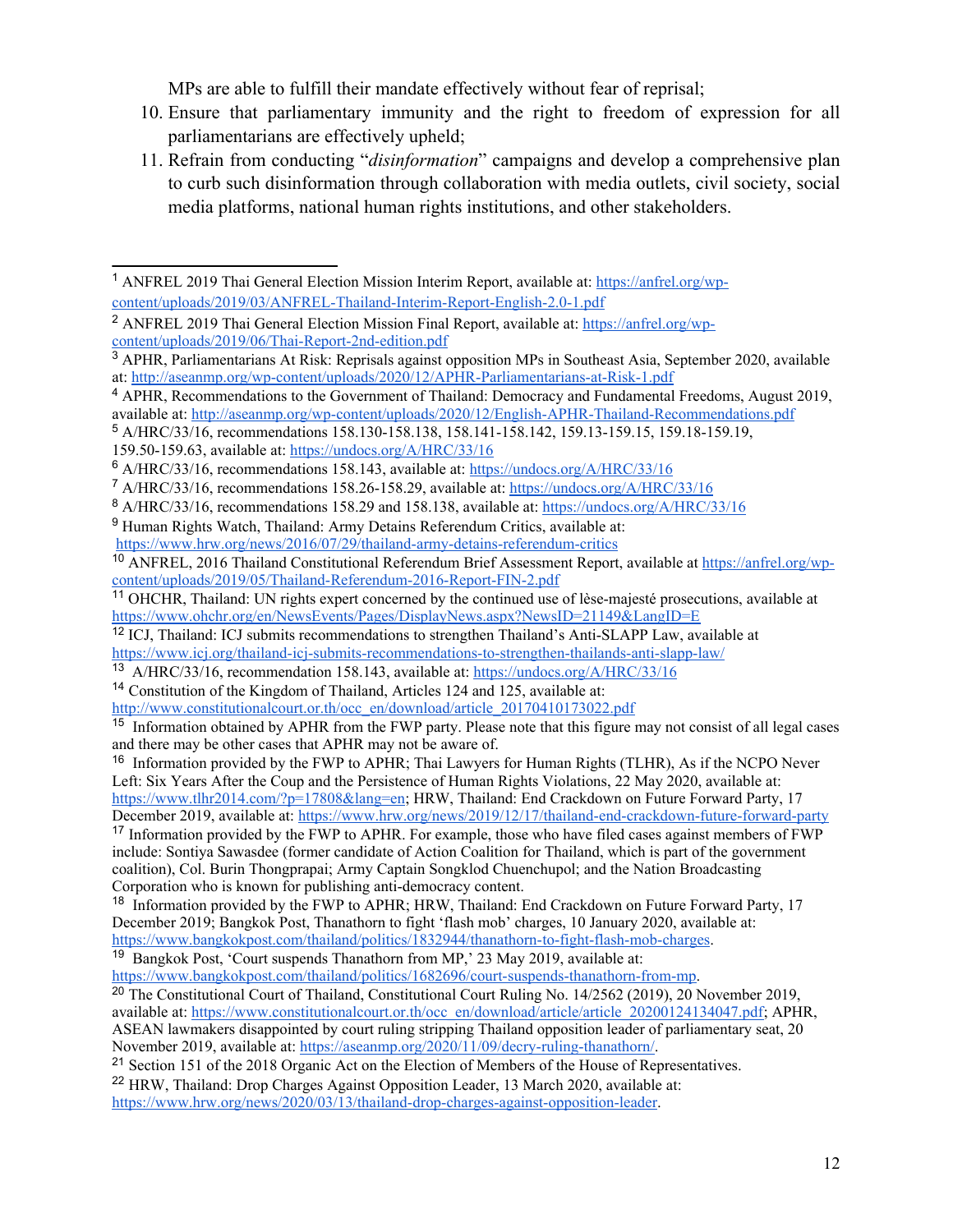<sup>23</sup> Foreign Correspondents' Club of Thailand, What is the future of Future Forward? - An evening with Thanathorn Juangroongruangkit, 15 May 2019, YouTube, available at: https:// www.you[tube.com/watch?v=nZmlFs1YzRY](http://www.youtube.com/watch?v=nZmlFs1YzRY).

<sup>24</sup> Reuters, Thai election panel wants opposition party dissolved over loans from leader' 11 December 2019, available at: [https://www.reuters.com/article/us-thailand-politics/thai-election-%20panel-wants-opposition-party](https://www.reuters.com/article/us-thailand-politics/thai-election-%20panel-wants-opposition-party-dissolved-over-loans-from-leader-idUSKBN1YF17M)[dissolved-over-loans-from-leader-idUSKBN1YF17M](https://www.reuters.com/article/us-thailand-politics/thai-election-%20panel-wants-opposition-party-dissolved-over-loans-from-leader-idUSKBN1YF17M); and Bangkok Post, Future Forward dissolution reques<sup>t</sup> sent to court, 11 December 2019, available at: https:// [www.bangkokpost.com/thailand/politics/1813684/future-forward](http://www.bangkokpost.com/thailand/politics/1813684/future-forward-dissolution-request-sent-to-court)[dissolution-request-sent-to-court](http://www.bangkokpost.com/thailand/politics/1813684/future-forward-dissolution-request-sent-to-court).

<sup>25</sup> Office of the Constitutional Court, Press Release No. 7/2019, 21 February 2020, available at: [http://www.constitutionalcourt.or.th/occ\\_en/download/article/article\\_20200305112117.pdf](http://www.constitutionalcourt.or.th/occ_en/download/article/article_20200305112117.pdf) and APHR, MPs urge Thai authorities to end attacks on pro-democracy groups, 21 February 2020, available at: <https://aseanmp.org/2020/02/21/future-forward-party-dissolved/>.

<sup>26</sup> Interview with MP Rome Rangsiman on 17 July 2020; TLHR, TLHR Overall Situation in March 2020, 10 April 2020, available at: <https://www.tlhr2014.com/?p=16967&lang=en>; Marwaan Macan- Markar, Thailand'<sup>s</sup> ex-army chief poised to contain rifts in ruling party, 9 July 2020, Nikkei Asian Review, available at:

<https://asia.nikkei.com/Politics/Turbulent-Thailand/Thailand-s-ex-army-chief-poised-to-contain-rifts-in-ruling-party>; Tappanai Boonbandit, Pheu Thai Denies Conspiring to save Prawit from censure, Khaosod English, 28 February 2020, available at: https:// [www.khaosodenglish.com/politics/2020/02/28/pheu-thai-denies-conspiring-to-save](http://www.khaosodenglish.com/politics/2020/02/28/pheu-thai-denies-conspiring-to-save-prawit-from-censure/)praw[it-from-censure/](http://www.khaosodenglish.com/politics/2020/02/28/pheu-thai-denies-conspiring-to-save-prawit-from-censure/). Five Provinces Bordering Forest Preservation Project (Website), Chairman, available at: <http://www.5provincesforest.com/index.php?lay=show&ac=article&Ntype=4&Id=538680589>.

<sup>27</sup> David Kaye, Special Rapporteur on the promotion and protection of the right to freedom of opinion and expression and Clement Nyaletsossi Voule, Special Rapporteur on the rights to freedom of peaceful assembly and of association, Communication to Government of Thailand, 20 January 2020, available at:

[https://spcommreports.ohchr.org/TMResultsBase/DownLoadPublicCommunicationFile?gId=25037&f%20bclid=Iw](https://spcommreports.ohchr.org/TMResultsBase/DownLoadPublicCommunicationFile?gId=25037&f%20bclid=IwAR2wq0ff6r_uEde6melNvotz2mHMrEBcCoxuiaAsuIeic2FZs-ksw6WDw) [AR2wq0ff6r\\_uEde6melNvotz2mHMrEBcCoxuiaAsuIeic2FZs-ksw6WDw](https://spcommreports.ohchr.org/TMResultsBase/DownLoadPublicCommunicationFile?gId=25037&f%20bclid=IwAR2wq0ff6r_uEde6melNvotz2mHMrEBcCoxuiaAsuIeic2FZs-ksw6WDw)

<sup>28</sup> Interview with Pannika Wanich, on 21 May 2020.

<sup>29</sup> Interview with former MP Kunthida Rungruengkiat on 7 July 2020.

<sup>30</sup> Ibid.

<sup>31</sup> Interview with FWP members on 19 June 2020.

<sup>32</sup> Bangkok Post, Army must stay neutral, Editorial, 29 February 2020, available at:

<https://www.bangkokpost.com/opinion/opinion/1868219/army-must-stay-neutral>; and The Nation, PM denies role in Army 'cyber-war on critics', 27 February 2020, available at: <https://www.nationthailand.com/news/30382956>.

<sup>33</sup> Interview with FWP members on 19 June 2020.

<sup>34</sup> Twitter, Disclosing networks to our state-linked information operations archive, 8 October 2020, available at: [https://blog.twitter.com/en\\_us/topics/company/2020/disclosing-removed-networks-to-our-archive-of-state-linked](https://blog.twitter.com/en_us/topics/company/2020/disclosing-removed-networks-to-our-archive-of-state-linked-information.html)[information.html](https://blog.twitter.com/en_us/topics/company/2020/disclosing-removed-networks-to-our-archive-of-state-linked-information.html)

<sup>35</sup> Facebook, February 2021 Coordinated Inauthentic Behavior Report, 3 March 2021, available at: <https://about.fb.com/news/2021/03/february-2021-coordinated-inauthentic-behavior-report/><br><sup>36</sup> Interview with MP Rangsiman Rome on 17 July 2020.

<sup>37</sup> Interview with former MP Thanathorn Juangroongruangkit on 16 March 2020.

<sup>38</sup> Interview with MP Rangsiman Rome on 17 July 2020.

<sup>39</sup> Marwaan Macan-Markar, Thailand'<sup>s</sup> ex-army chief poised to contain rifts in ruling party, Nikkei Asian Review, <sup>9</sup> July 2020, available at: [https://asia.nikkei.com/Politics/Turbulent-Thailand/Thailand-s-ex-army-chief-poised-to](https://asia.nikkei.com/Politics/Turbulent-Thailand/Thailand-s-ex-army-chief-poised-to-contain-rifts-in-ruling-party)[contain-rifts-in-ruling-party](https://asia.nikkei.com/Politics/Turbulent-Thailand/Thailand-s-ex-army-chief-poised-to-contain-rifts-in-ruling-party).

<sup>40</sup> Cod Satrusayang, #SaveRome trends on Thai twitter after rumors spread online of campaign against Move Forward MP, Thai Enquirer, 19 June 2020, available at: https://[www.thaienquirer.com/14662/saverome-trends-on-](http://www.thaienquirer.com/14662/saverome-trends-on-thai-twitter-after-rumours-spread-online-of-campaign-against-move-forward-mp/)

[thai-twitter-after-rumours-spread-online-of-campaign-against-move-forward-mp/](http://www.thaienquirer.com/14662/saverome-trends-on-thai-twitter-after-rumours-spread-online-of-campaign-against-move-forward-mp/).<br><sup>41</sup> Interview with former MP Thanathorn Juangroongruangkit on 16 March 2020.

<sup>42</sup> Interview with former MP Klaikong Vadyakarn on 19 June 2020.

<sup>43</sup> Interview with former MP Chamnan Chanruang on 19 June 2020.

44 Interview with former MP Pannika Wanich on 19 June 2020.

<sup>45</sup> Interview with former MP Kunthida Rungruengkiat on 8 July 2020.

<sup>46</sup> Interview with former MP Thanathorn Juangroongruangkit on 16 March 2020.

<sup>47</sup> Tom Felix Joehnk and Matt Wheeler, You Have Awakened A Sleeping Giant, New York Times, 17 August 2020, available at: <https://www.nytimes.com/2020/08/17/opinion/thailand-protests.html>.

<sup>48</sup> David Kaye, Special Rapporteur on the promotion and protection of the right to freedom of opinion and

expression and Clement Nyaletsossi Voule, Special Rapporteur on the rights to freedom of peaceful assembly and of